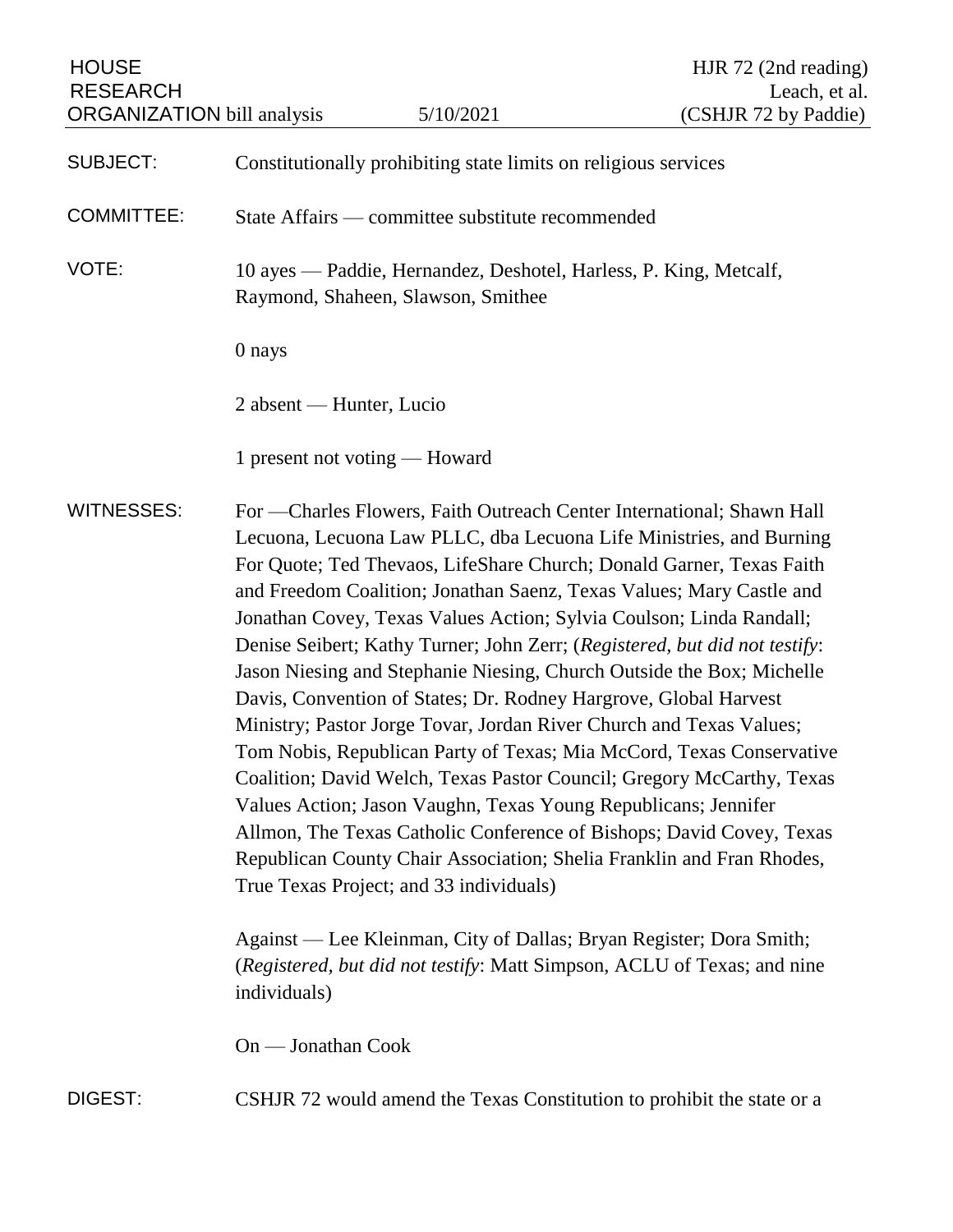## HJR 72 House Research Organization page 2

political subdivision from enacting, adopting, or issuing a statute, order, proclamation, decision, or rule that prohibited or limited religious services, including religious services conducted in churches, congregations, and places of worship, in this state by a religious organization established to support and serve the propagation of a sincerely held religious belief.

The ballot proposal would be presented to voters at an election on November 2, 2021, and would read: "The constitutional amendment to prohibit this state or a political subdivision of this state from prohibiting or limiting religious services of religious organizations."

**SUPPORTERS** SAY: CSHJR 72 would help guarantee people of faith could freely exercise their religious beliefs by prohibiting state or local officials from taking action that prohibited or limited religious services. This proposed state constitutional amendment would prevent public officials from using a disaster declaration to close houses of worship as happened in 2020 during the COVID-19 pandemic.

> The unprecedented closure of churches, mosques, and synagogues last year negatively impacted many who were struggling with isolation and stress during the pandemic. Closing places where Texans gather to worship not only eliminated critical ministries and services but violated the right to the free exercise of religion. Churches and other religious institutions are most needed during times of crisis and stress. However, at a time when businesses, including liquor stores, were deemed essential and allowed to remain open, churches were closed and some were even subjected to police patrols. While many churches offered online worship services, others were not able to use technology to reach their congregations.

While some say that public officials should retain the ability to include houses of worship in disaster-related orders to protect the common good, churches themselves and their congregants can be trusted to make reasonable and appropriate decisions about whether they should be open